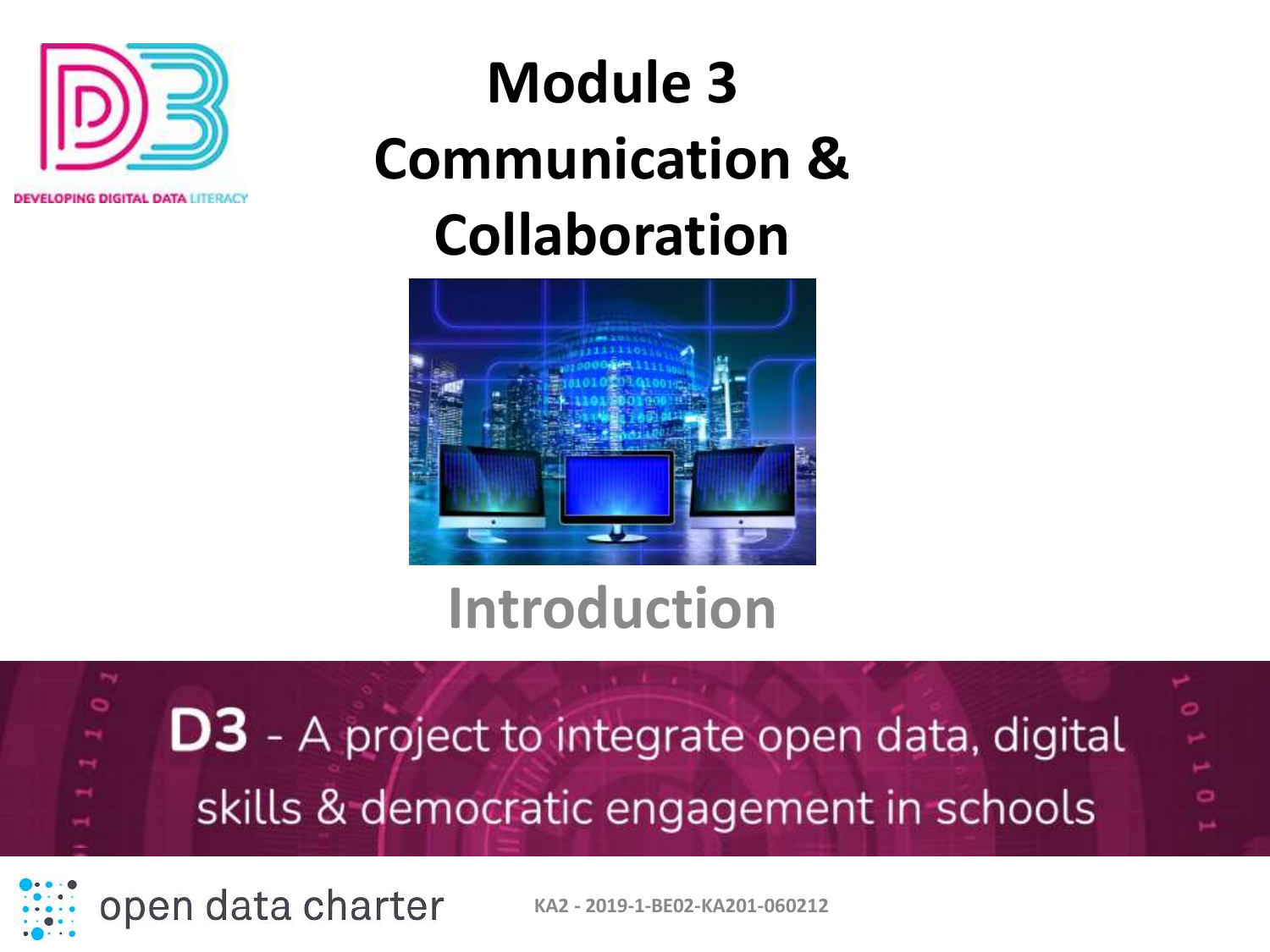

- Open data allows users to store and distribute resources with almost no cost.
- **OER**: openly licensed contents offered in the public domain, that can be freely copied, reused, modified, redistributed, making education more equitable and collaborative.
- Integrating open data in traditional educational programs can help students develop those competencies which are deemed necessary for their future.

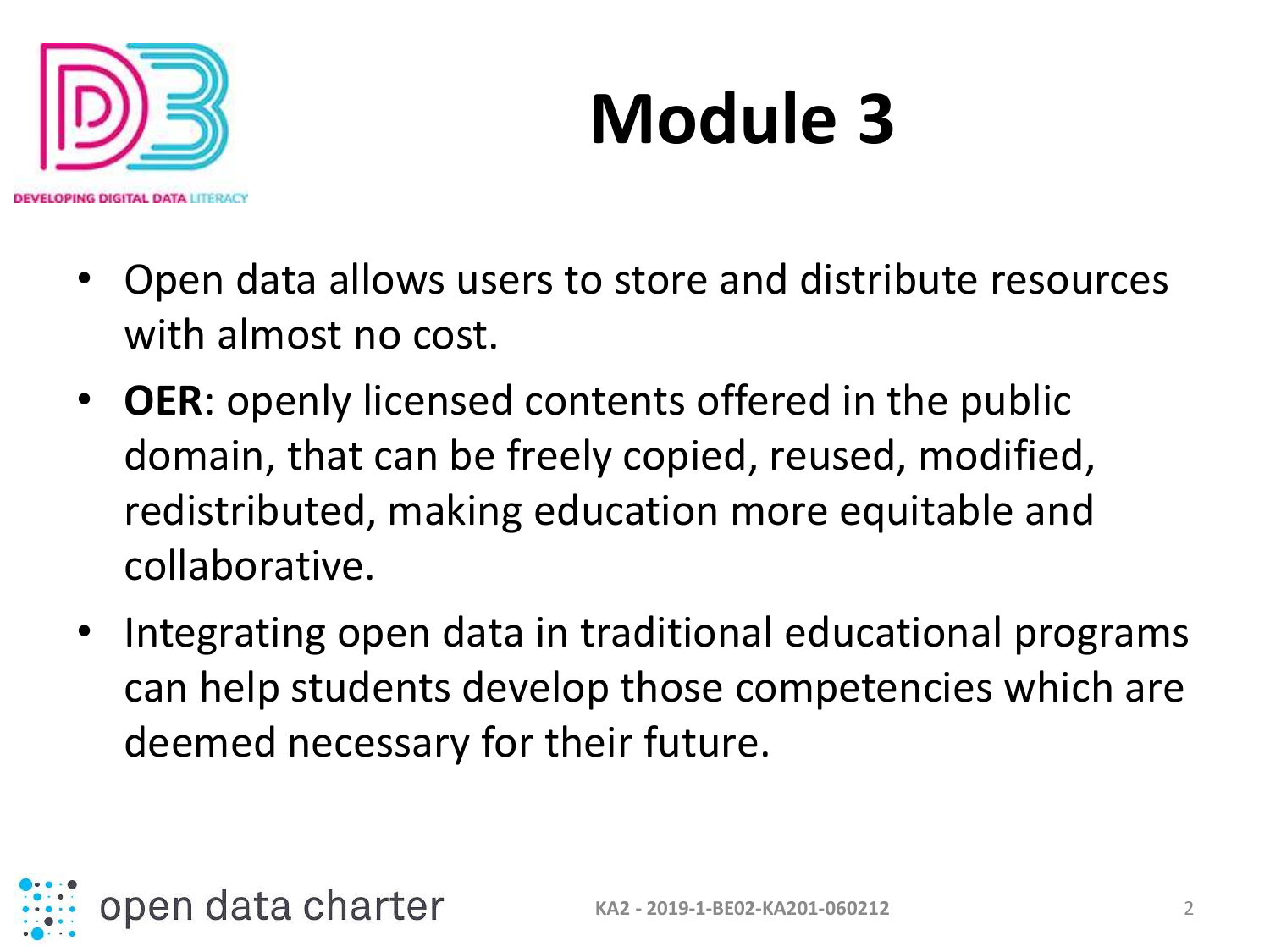

- In 2012 UNESCO released the **Paris OER Declaration**, inviting governments to provide their citizens with open educational resources, created with public funds.
- In 2013, G8 leaders approved the **G8 Open Data Charter**, laying the basis for the creation of the **International Open Data Charter** (2015): an international collaboration between governments and organizations working to open up data and achieve better solutions to the most urgent policy challenges
- As written in the Charter (point 5.d): it is key to "Engage with schools and post-secondary education institutions to support increased open data research and to incorporate data literacy into educational curricula".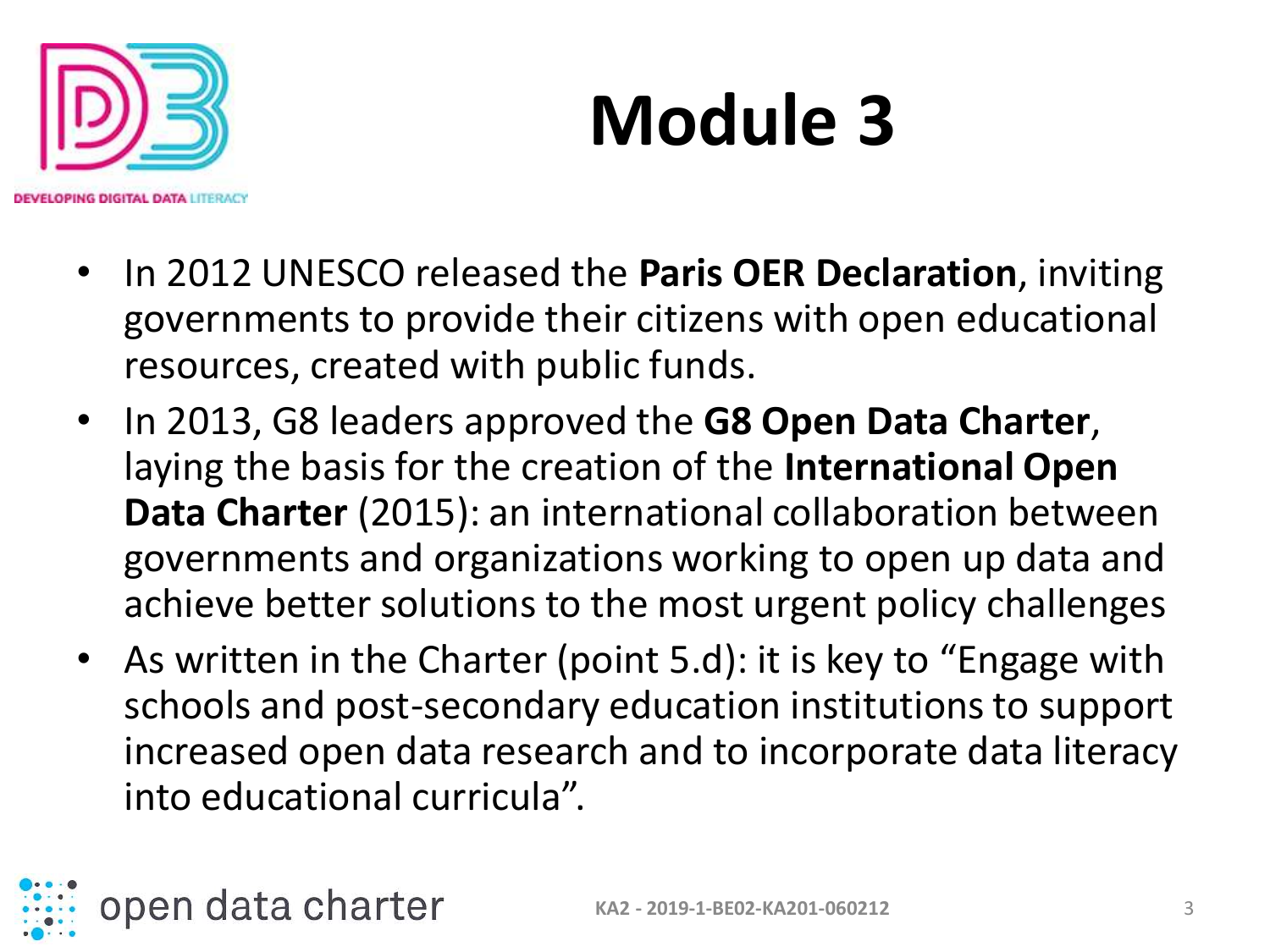

If you want to be effective in the communication of your data, you should consider some basic questions:

- o **Why** do you want to communicate with the community?
- o **Who** do you want to communicate it to?
- o **What** do you want to communicate?
- How do you want to communicate it?
- o **Whom** should you contact and what should you do in order to use those channels?



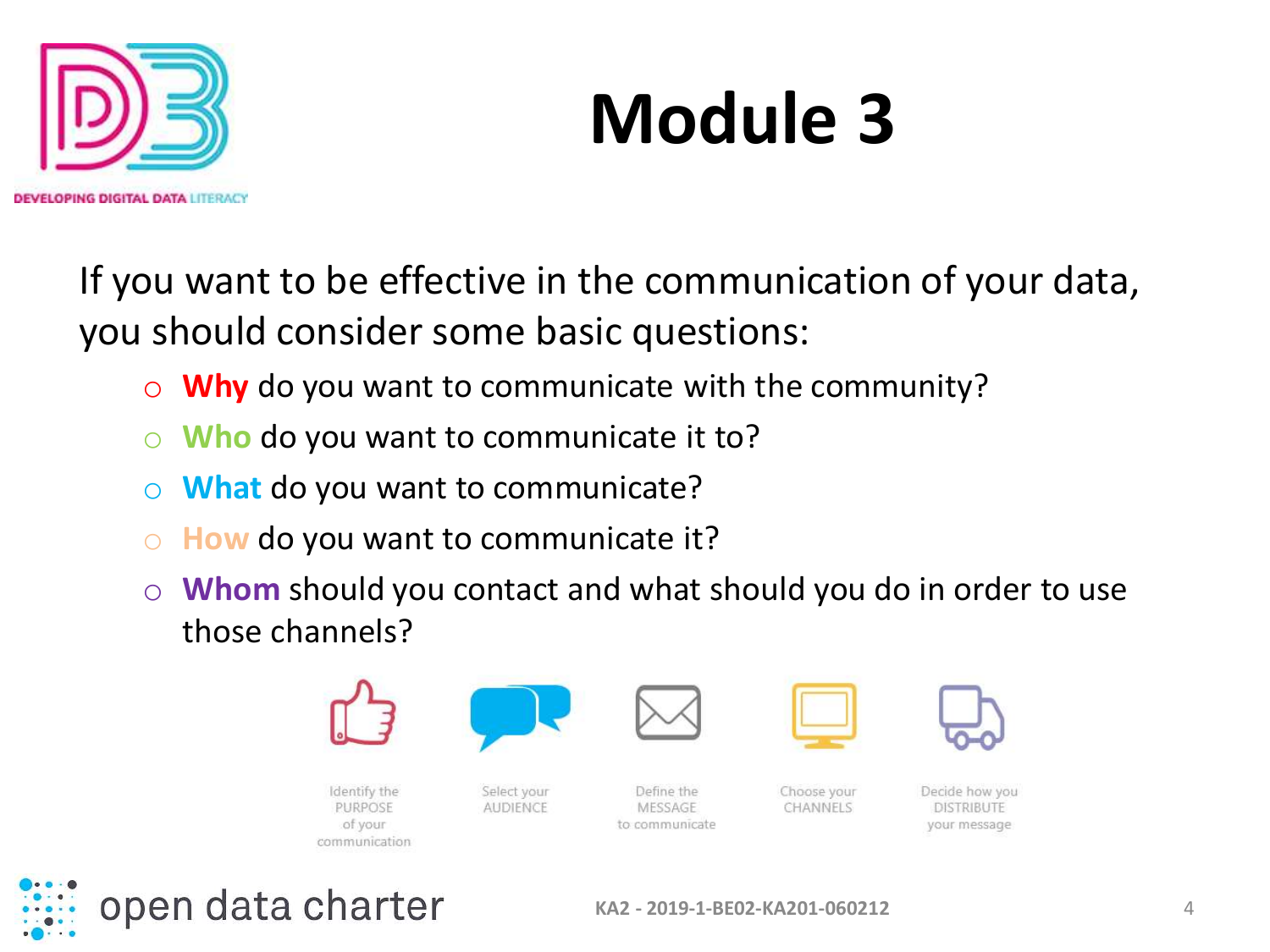

- **Your message is not only content**: it is language, a reflection of your mood and its presentation through a specific design.
- Educating about a **responsible use** of open data tools for communication requires strong efforts to prevent any danger and abuse.
- **Parents and teachers** should collaborate to make youngsters aware of hidden risks, adopt appropriate preventive actions and choose effective ways to intervene, by acquiring useful information on privacy, copyright and on the possible consequences of online actions.